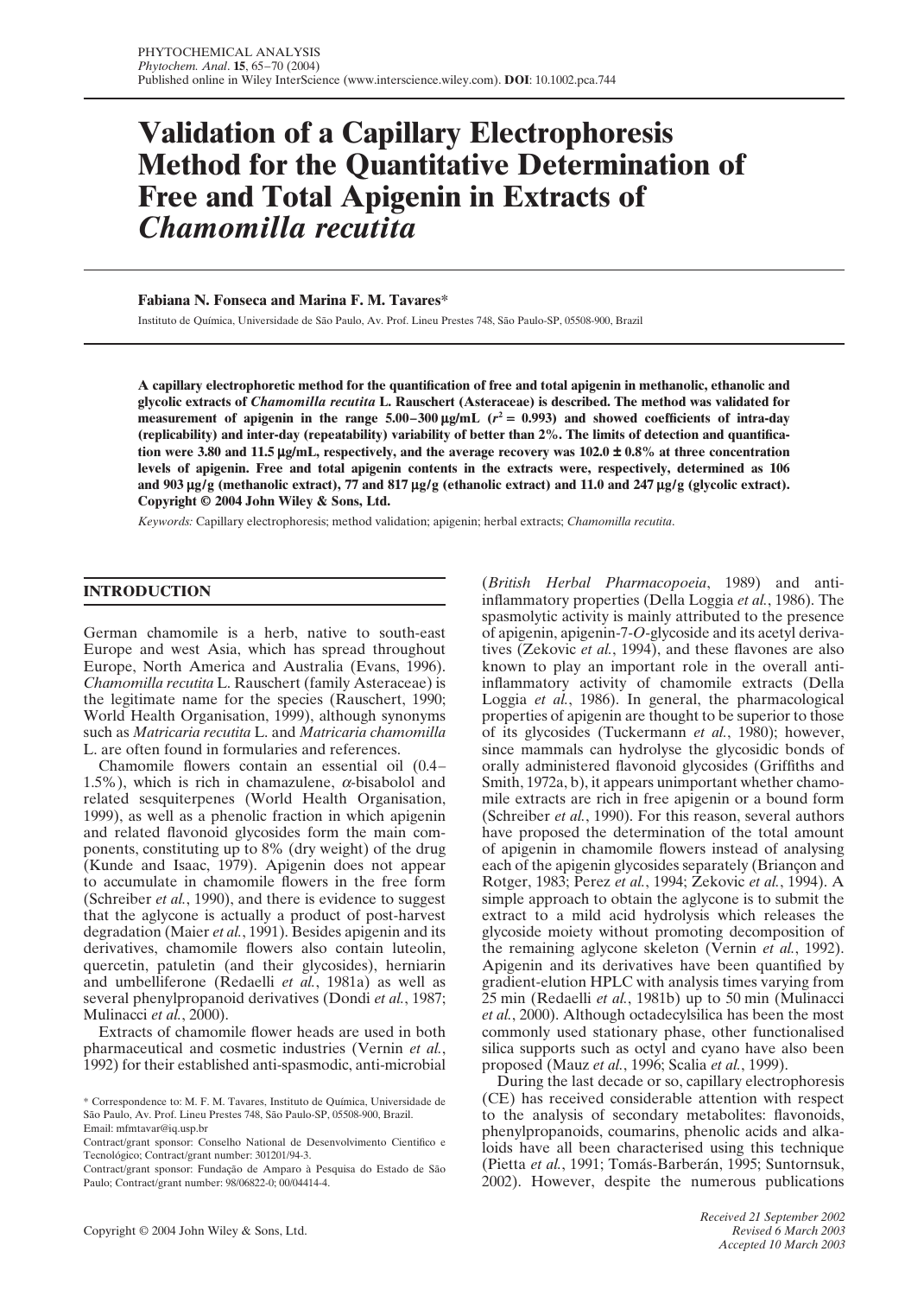describing the use of CE for the analysis of herbal extracts, very few have emphasised the advantages of the technique for the quality control of such complex matrices. The present paper describes a methodology for the quality control and standardisation of extracts of *C. recutita* based on the analysis of apigenin contents. The method has been validated according to the protocol of the *United States Pharmacopoeia* (2002) and applied to the determination of free and total apigenin in methanolic, ethanolic and glycolic chamomile extracts.

## **EXPERIMENTAL**

**Reagents and solutions.** Reagents were of analytical grade and solvents were of chromatographic purity. The water used to prepare the solutions was purified and deionised using a Milli-Q system (Millipore, Billerica, MA, USA). The electrolyte employed consisted of a 0.020 <sup>M</sup> tetraborate solution adjusted to pH 10 with 1 <sup>M</sup> sodium hydroxide. Electrolyte solutions were prepared fresh daily and filtered through a 0.45 µm membrane filter (Millipore) prior to use.

**Instrumentation.** All experiments were conducted using an Agilent (Palo Alto, CA, USA) model HP<sup>3D</sup>CE capillary electrophoresis system equipped with a diode array detector set at 337 nm, a temperature control device maintained at 25°C and an HP ChemStation with data acquisition and treatment software (revision A.06.01) supplied by the manufacturer. The fused-silica capillary (total length 63 cm; effective length 54.5 cm; 75 µm i.d.; 365 µm o.d.) was obtained from Polymicro Technologies (Phoenix, AZ, USA). The electrophoresis system was operated under normal polarity and constant voltage conditions of +25 kV. Samples and standard solutions were injected hydrodynamically (50 mbar for 3 s).

**Analytical procedures.** At the start of each day, the capillary was conditioned by a pressure flush (930 mbar) of 1 <sup>M</sup> sodium hydroxide solution (20 min), deionised water (10 min) and electrolyte solution (30 min) followed by an electrokinetic flush of electrolyte (+25 kV for 15 min). Between runs, the capillary was replenished with fresh electrolyte solution with a pressure flush (1 min) followed by an electrokinetic flush (+25 kV; 4 min).

**Reference standards.** Umbelliferone, caffeic acid, chlorogenic acid, apigenin, luteolin, rutin and quercetin standards were purchased from Sigma (St. Louis, MO, USA); apigenin-7-*O*-glycoside and luteolin-7-*O*-glycoside were obtained from Extrasynthèse (Genay, France) and herniarin was purchased from Fluka (St. Louis, MO, USA). Stock solutions of the standards in dimethylsulphoxide:methanol (1:9) were prepared weekly at concentrations of 1000 µg/mL and stored in the dark in a freezer.

**Samples.** Seeds of *Chamomilla recutita* L. were obtained from a local farm (Fazenda Demetria, Botucatu, SP, Brazil) and planted in early April 1998 (Seara, Jacupiranga, SP, Brazil). Flowers were harvested from July throughout August of the same year. Professor Lin Chau Ming (Universidade Estadual Paulista, Botucatu, SP, Brazil)

confirmed the authenticity of the samples. Flower heads, in the late stage of development, were air-dried (40°C) to constant weight, and a sample (16.0 *g*) extracted with 400 mL of methanol:water (1:1) for 1 h with sonication. The extraction procedure was repeated in triplicate, the extracts bulked, filtered and evaporated completely under vacuum. In order to isolate the phenolic fraction of the extract, the residue was suspended in 24.00 mL of methanol and an aliquot (10.00 mL) diluted in 20.00 mL of water to obtain a stock extract solution. Samples to be analysed for free apigenin were prepared by accurately weighing 5 *g* of the stock extract solution into a 10 mL volumetric flask and completing the volume with methanol:water (1:1).

Ethanolic and glycolic extracts of *C. recutita* were obtained locally from Farma Service Indústria Farmacêutica Ltda (São Paulo, SP, Brazil: batches FS65521098 and FS54481197, respectively), each containing ca. 10% (w/w) of floral heads. For the ethanolic extract, ethanol (70%) in water was the extracting solvent, whilst for the glycolic extract, propylene glycol (92.7%, w/w), glycerine (2%, w/w) and ethanol (5%, w/w) was employed. In both cases, methyl-4-hydroxybenzoate (0.2%, w/w) and propyl-4-hydroxybenzoate (0.1%, w/w) were incorporated as preservatives. Samples to be analysed for free apigenin were prepared by accurately weighing 5 *g* of the ethanolic extract or 2.5 *g* of the glycolic extract and diluting to 10 mL with methanol:water (1:1) in a volumetric flask.

**Hydrolysis.** Chamomile extracts were hydrolysed in acidic medium following the procedure of Martini and Seiller (Vernin *et al.*, 1992) with minor modifications. Approximately 1 mL of concentrated hydrochloric acid was added to an aliquot (5.00 mL) of the stock solution of a methanolic extract, or of the diluted solution of an ethanolic or glycolic extract, and the mixture was heated to reflux (ca. 100°C) for 1 h. After this time, the solution was cooled and the phenolic fraction was extracted five times with 6 mL portions of diethyl ether. The fractions were combined, dried over sodium sulphate and the solvent completely evaporated. The residue was dissolved in 1 mL methanol, transferred to a 5 mL volumetric flask, and the volume completed with methanol:water (1:1). An aliquot (1.50 mL for methanolic and ethanolic extracts, 1.00 mL for glycolic extracts) of this solution was again diluted to 5.00 mL, filtered, sonicated and reserved for analysis of the total apigenin content. All hydrolysis procedures were performed in triplicate.

**Validation of method.** For the construction of calibration curves, appropriate aliquots of the standard stock solution of apigenin  $(1000 \mu g/mL)$  were transferred to separate 10 mL volumetric flasks and the volumes were completed with deionised water to yield final concentrations of 5.00, 10.0, 25.0, 50.0, 75.0, 100, 150, 200, 250 and 300 µg/mL of apigenin. All solutions were sonicated for 10 min, and filtered through a 0.22 µm filter (Millipore) prior to injection. Each solution was analysed in triplicate, and the resulting peak areas were plotted against the respective apigenin concentrations. The accuracy of the method was evaluated by recovery tests in which samples of the hydrolysed methanolic extracts were spiked with standard apigenin solutions at three different concentrations, namely, 25.0, 50.0 and 75.0 µg/mL, according to Table 1.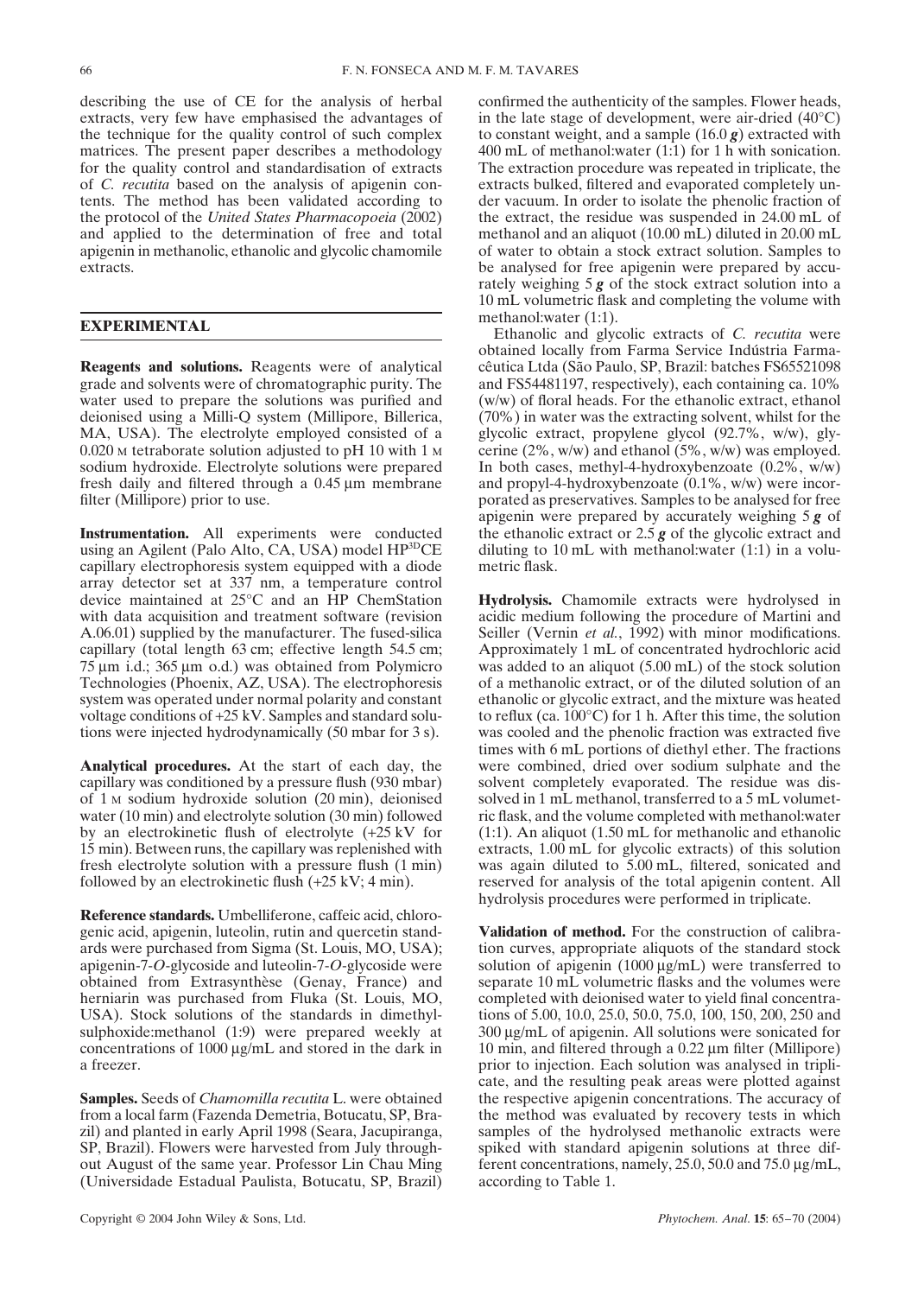**Table 1. Constitution of samples employed for the recovery tests**

| Standard apigenin<br>solution <sup>a</sup> $(\mu L)$ | Methanol<br>(uL) | Hydrolysed methanolic<br>extract (µL) |
|------------------------------------------------------|------------------|---------------------------------------|
| 0                                                    | 100              | 900                                   |
| 25.0                                                 | 75.0             | 900                                   |
| 50.0                                                 | 50.0             | 900                                   |
| 75.0                                                 | 25.0             | 900                                   |

a Standard solution contained 1000 µg/mL of apigenin.

# **RESULTS AND DISCUSSION**

In a previous study (Fonseca *et al*., 2001), the electrolyte composition was optimised for the separation of eleven phenolic compounds using both free solution and micellar electrokinetic chromatography. Both methods proved to be useful in the identification of various phenolic compounds in chamomile extracts. In the present work, a 0.020 <sup>M</sup> tetraborate solution (pH 10) was selected for the quantitative evaluation of free and total apigenin in chamomile extracts from a number of sources. The proposed CE methodology was fully validated according to the *United States Pharmacopoeia* (2002), including parameters such as specificity, linearity, limit of detection, limit of quantification, accuracy and precision.

### **Specificity**

Specificity is the ability unequivocally to determine the analyte in the presence of other components, typically, impurities, decomposed products, matrix constituents etc. The specificity of the proposed methodology was demonstrated by showing the non-interference by other phenolic compounds, expected to be present in an extract of chamomile, with the measurement of apigenin. A number of pure standards of such phenolic compounds were analysed under the conditions of the proposed methodology, and the on-line UV spectra were recorded for each peak (data not shown). The baseline separation of the 11 standards employed has been presented elsewhere (Fonseca *et al.*, 2001).

Figure 1(A–F) shows electropherograms of methanolic, ethanolic and glycolic extracts of chamomile before and after being submitted to the acidic hydrolysis procedure described. Hydrolysis considerably simplified the electrophoretic profile of the extracts, resulting in a clear separation of the apigenin peak from the other sample constituents. Identification of apigenin in the actual extracts was performed by spiking techniques and by performing peak purity index analysis: all of the peaks presented purity indices superior to 998, confirming the specificity of the method for apigenin.

It may also be observed from Fig. 1(A–F) that, besides apigenin, the levels of caffeic acid and luteolin increased significantly upon hydrolysis, whereas quercetin and umbelliferone increased only modestly (except for quercetin in the methanolic extract, which decreased). Additionally, all hydrolysed extracts contained a unidentified compound eluting in ca. 5.4 min (labelled '#' in the electropherograms), which showed a spectral resemblance to chlorogenic acid. This evidence, along with a



**Figure 1.** Capillary electropherograms of various extracts of Chamomilla recutita L. showing: methanolic extracts (A) before and (B) after hydrolysis; ethanolic extracts (C) before and (D) after hydrolysis; and glycolic extracts (E) before and (F) after hydrolysis. Key to peak identities: **1**, umbelliferone; **2**, caffeic acid; **3**, chlorogenic acid; **4**, apigenin; **5**, apigenin-7-Oglycoside; **6**, luteolin; **7**, luteolin-7-O-glycoside; **8**, quercetin; **9**, rutin; peaks labelled with '#' are tentatively assigned as chlorogenic acid derivatives; peaks labelled with asterisks are associated with the preservatives present in the extract. (For analytical protocol see the Experimental section.)

recent report (Mulinnacci *et al.*, 2000) of high levels of hydroxycinnamic acid derivatives in chamomile flowers, suggest that the unidentified peak may be the aglycone of a chlorogenic or ferulic acid derivative. However, taking into consideration that the hydrolytic conditions were selected only for apigenin, and may not have been appropriate for other components, any comparison of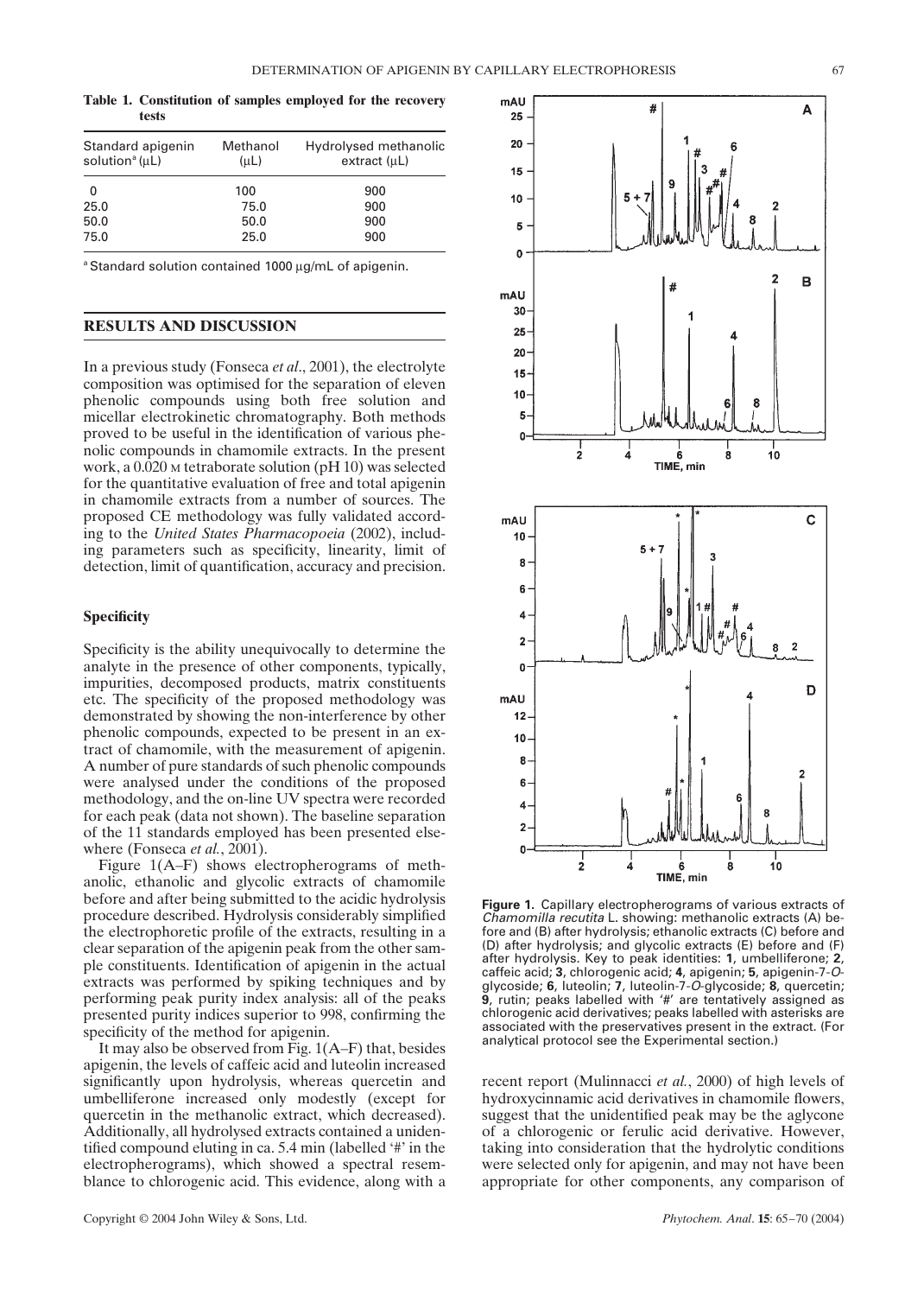

**Figure 1.** Continued

the relative abundance of aglycones in the extract might be in error. Studies to optimise the hydrolytic conditions for the quantitative determination of the main phenolic aglycones in chamomile extracts are currently under investigation in our laboratory.

#### **Linearity, limits of detection and quantification**

The interval of linear response of the detector with respect to apigenin covered the concentration range from 5.00 to 300  $\mu$ g/mL ( $y = 1.027 x + 1.553$ ;  $r^2 = 0.993$ ), although a calibration curve comprising a smaller concentration interval (5.00–75.0 µg/mL) was used for quantitative purposes. The coefficient of determination and the regression equation were calculated using linear least-square regression analysis as shown by the statistical data in Table 2. An acceptable coefficient of correlation of 0.99 or greater and an intercept close to the origin should be achieved (Swartz and Krull, 1998; *United States Pharmacopoeia*, 2002). The described method showed excellent linearity  $(r^2 = 0.9988)$  between peak area and apigenin concentration. The limits of detection and quantification were 3.80 and 11.5 µg/mL respectively. The criterion used to determine these limits was based on the ratio of the standard deviation (SD) of the intercept to the calibration curve slope (*S*), whereby the limit

**Table 2. Calibration and validation (linearity and limits of detection and quantification) of the capillary electrophoresis method of determination of apigenin in extracts of chamomile**

| Statistical data                                                  |
|-------------------------------------------------------------------|
| $5.00 - 75.0$<br>1.047<br>1.008<br>0.9988<br>1.16<br>3.80<br>11.5 |
|                                                                   |

<sup>a</sup> Relates to pure standard solutions.

of detection was taken as 3.3 times this ratio and the limit of quantification was 10 times this ratio (Swartz and Krull, 1998).

#### **Accuracy**

In the absence of a certified standard for the determination of apigenin, accuracy was evaluated by recovery tests. Samples of the hydrolysed methanolic extract were spiked with standard apigenin solutions at concentrations of 25.0, 50.0 and 75.0 µg/mL and then analysed by CE. Table 3 shows the accuracy of the method, with recoveries for apigenin varying from 101.3 to 102.8% at the three concentration levels tested.

# **Precision**

The replicability was determined by the injection of ten replicate samples of the hydrolysed methanolic extract sequentially in a single day. Repeatability was estimated by the triplicate injection of the methanolic extract on three consecutive days. Precision was expressed in terms of coefficients of variation (Table 4): the data presented indicate a good agreement among the individual test results. The repeatability of the hydrolysis procedure was also tested by submitting three separate aliquots of the methanolic extract to hydrolysis. Triplicate analysis of apigenin in the hydrolysed samples gave a coefficient of variation better than 2.3%, indicating that the hydrolytic procedure is reliable.

#### **Quantitative determination of free and total apigenin**

The validated methodology was applied to the quantification of free and total apigenin in methanolic,

**Table 3. Validation of the accuracy of the capillary electrophoresis method of determination of apigenin in extracts of chamomile: recovery tests performed on the hydrolysed methanolic extract**

|                                                   | Sample 1 | Sample 2 | Sample 3 |
|---------------------------------------------------|----------|----------|----------|
| Apigenin concentration added (µg/mL)              | 25.0     | 50.0     | 75.0     |
| Apigenin concentration found <sup>a</sup> (µg/mL) | 25.5     | 50.6     | 77.1     |
| Recovery (%)                                      | 101.9    | 101.3    | 102.8    |

<sup>a</sup> Mean values ( $n = 3$ ).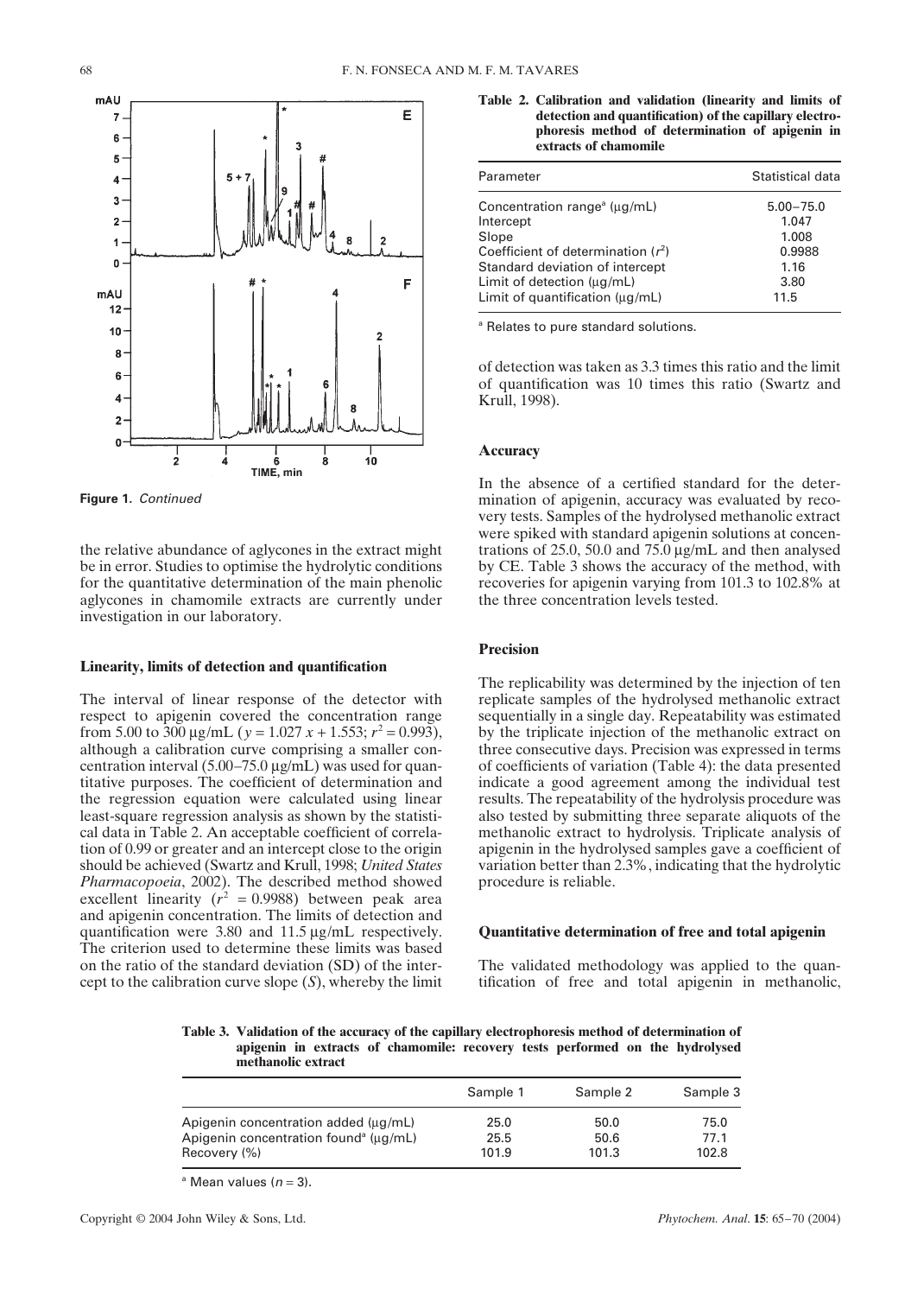| Table 4. Validation of the precision of the capillary electrophoresis method of determination of apigenin in extracts |  |
|-----------------------------------------------------------------------------------------------------------------------|--|
| of chamomile: tests performed on the hydrolysed methanolic extract                                                    |  |

|                                                     | Intra-day variability<br>(replicability)<br>$(n = 10)$ | Inter-day variability<br>(repeatability)<br>$(n = 9; 3 \text{ days})$ |
|-----------------------------------------------------|--------------------------------------------------------|-----------------------------------------------------------------------|
| Average apigenin concentration (µg/mL)              | 57.14                                                  | 57.06                                                                 |
| Standard deviation                                  | 0.75                                                   | 0.97                                                                  |
| Coefficient of variation (%)                        | 1.3                                                    | 1.7                                                                   |
| Confidence interval (95% confidence limits) (µg/mL) | $55.6 - 58.6$                                          | $55.2 - 59.0$                                                         |

#### **Table 5. Quantitative determination of free and total apigenin in the methanolic, ethanolic and glycolic extracts of** *Chamomilla recutita* **L.**

| Sample                                                                                             | Free apigenin<br>$\mu$ g/g)               | Total apigenin<br>$\mu$ g/g)              |
|----------------------------------------------------------------------------------------------------|-------------------------------------------|-------------------------------------------|
| Methanolic extract <sup>a</sup><br>Ethanolic extract <sup>b</sup><br>Glycolic extract <sup>b</sup> | $106 \pm 3$<br>$11.0 \pm 0.5$<br>$77 + 6$ | $903 \pm 24$<br>$247 + 17$<br>$817 \pm 8$ |
|                                                                                                    |                                           |                                           |

<sup>a</sup> Amount of apigenin related to the dried flowers used to prepare the extract.

 $^{\rm b}$  Amount of apigenin related to the crude extract (density of ethanolic extract was 1.00038 g/mL and of the glycolic extract 1.004 g/mL).

ethanolic and glycolic extracts of *Chamomilla recutita* L., the results of which are shown in Table 5. Following hydrolysis, the amount of apigenin in methanolic, ethanolic and glycolic extracts increased ca. 9-, 11 and 22-fold, respectively, confirming the occurrence of apigenin glycosides in the original extracts. The concentrations of free and total apigenin in the methanolic extract of chamomile were  $106 \mu g/g$  (0.01%, w/w) and 903  $\mu$ g/g (0.1%, w/w) with respect to the dried flowers, respectively. The reported values for free and total apigenin in chamomile extracts are, however, somewhat higher. Tubaro *et al.* (1984) found 0.4% of total apigenin, whereas Zekovic *et al*. (1994) estimated that the total apigenin content was in the range 7–9% w/w for a number of different chamomile extracts. This divergence in measured apigenin levels might be explained by the fact that our extract was prepared with flowers harvested in the late stage of development at which point they consisted mainly of tubular florets which are richer in phenylpropanoids (Mulinacci *et al.*, 2000). Another possible explanation for the lower content of apigenin in our extracts is associated with the distinct climatic conditions under which the plants were cultivated. Since no other report on the phenolic content of chamomile flowers grown in Brazil could be found, no definitive conclusion about this aspect can be reached.

The results presented in this work have shown that CE is a feasible analytical technique for the quantitative determination of apigenin in chamomile extracts. With the proposed methodology, apigenin can be quantified in less than 8 min (total analysis time of 12 min including conditioning of the capillary column). This represents a significant improvement over the available HPLC methodologies which require from 25 to 50 min (Redaelli *et al*., 1981b; Maier *et al.*, 1991; Mauz *et al*., 1996; Scalia *et al*., 1999; Mulinacci *et al*., 2000). Moreover, CE presents a unique advantage for the analysis of herbal extracts in that there is no need for time-consuming protocols involved in sample clean-up and column conditioning. These advantages, along with the relatively low maintenance costs of CE, make the proposed methodology adequate for routine quality control of chamomile extracts.

#### **Acknowledgements**

The authors are grateful to Nestor Pinto Neto and Levi de Oliveira Jr. from Farma Service Indústria Farmacêutica Ltda, who kindly provided the ethanolic and glycolic extracts, and to Professor Lin Chau Ming for the identification of the flowers used in the methanolic extracts. One of us (FNF) wishes to acknowledge the Federação Espírita do Estado de São Paulo and the staff at Seara (particularly Langerton Neves da Silva and Ombretta G. Sacco) for important discussions, support and help on the cultivation and harvesting of chamomile used in the preparation of the methanolic extracts. The authors wish to thank Conselho Nacional de Desenvolvimento Científico e Tecnológico (CNPq grant 301201/94-3) and Fundação de Amparo à Pesquisa do Estado de São Paulo (Fapesp grants 98/06822-0; 00/04414-4).

## **REFERENCES**

- Briançon MF, Rotger J. 1983. Identification et dosage d'extraits de camomille. Parf Cosmet Arômes **54:** 61–66. British Herbal Pharmacopoeia. 1989. British Herbal Medicine
- Association: Bournemouth; 139. Della Loggia R, Tubaro A, Dri P, Zilli C, Del Negro P. 1986.
- The role of flavonoids in the anti-inflammatory activity of Chamomilla recutita. Prog Clin Biol Res **213:** 481–484.
- Dondi F, Kahie YD, Lodi G, Reschiglian P, Pietogrande C, Bighi C, Cartoni, GP. 1987. Comparison of the sequential simplex method and linear solvent strength theory in HPLC gradient elution: optimisation of multi-component flavonoids mixtures. Chromatographia **23:** 844–849.
- Evans WC. 1996. Trease and Evan's Pharmacognosy. W.B. Saunders: New York.
- Fonseca FN, Kato MJ, Oliveira L, Jr. Pinto Neto N, Tavares MFM. 2001. Critical assessment of electrolyte systems<br>for the capillary electrophoresis analysis of phenolic comfor the capillary electrophoresis analysis of phenolic compounds in herbal extracts. J Microcolumn Sep **13:** 227– 235.
- Griffiths LA, Smith GE. 1972a. Metabolism of myricetin and related compounds in the rat. Metabolite formation in vivo and by the intestinal micro-flora in vitro. Biochem J **128:** 901–911.
- Griffiths LA, Smith GE. 1972b. Metabolism of apigenin and related compounds in the rat. Metabolite formation in vivo and by the intestinal micro-flora in vitro. Biochem J **130:** 1161–1162.
- Kunde R, Isaac O. 1979. On the flavones of chamomile